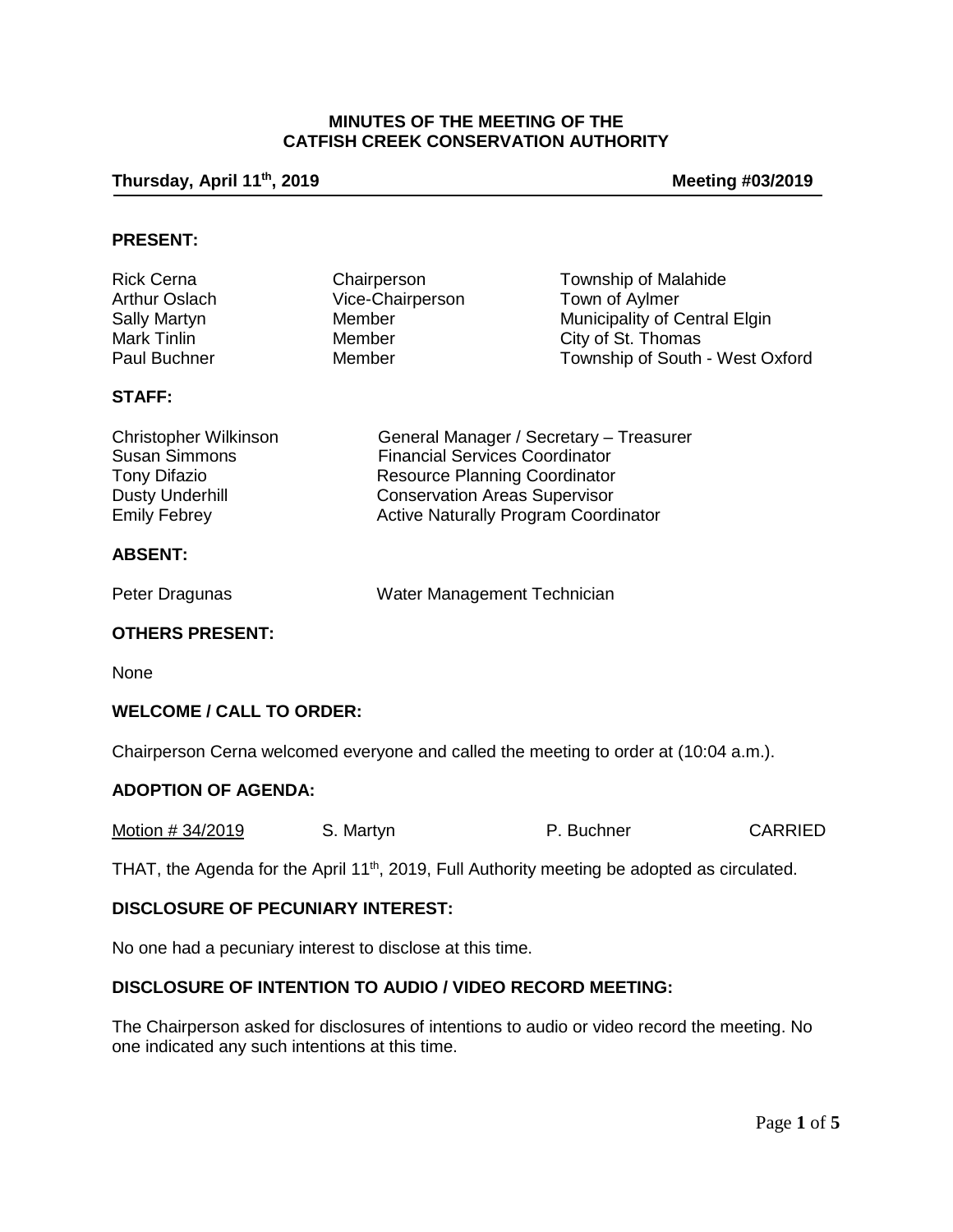## **ADOPTION OF MINUTES:**

Motion # 35/2019 S. Martyn **P. Buchner** CARRIED

THAT, the Minutes of Full Authority meeting # 02/2019 (March 21, 2019), be accepted as circulated.

## **BUSINESS ARISING FROM MINUTES:**

a) Insured Artwork:

There was some confusion regarding the Insurance Coverage provided by Hamilton Ward & Cathers Insurance Service Ltd. After some investigation the General Manager / Secretary – Treasurer concluded that it is general coverage for artefacts donated to the CCCA in 2012. The coverage will remain the same as we have the pieces still in our collection.

# **PUBLIC / SPECIAL DELEGATIONS:**

None

#### **REPORTS:**

Report FA 13/2019 – Monthly Staff Reports, was presented, discussed, and resolved.

| Motion # 36/2019 | S. Martyn | P. Buchner | <b>CARRIED</b> |
|------------------|-----------|------------|----------------|
|------------------|-----------|------------|----------------|

THAT, Staff Reports for the month March, 2019, be noted and filed.

Report FA 14/2019 – March Summary of Revenue and Expenditures, was presented, discussed, and resolved.

Motion # 37/2019 S. Martyn **P. Buchner** CARRIED

THAT, Report FA 14/2019, be noted and filed.

Report FA 15/2019 – Accounts Payable, was presented, discussed, and resolved.

Motion # 38/2019 M. Tinlin S. Martyn S. Martyn

THAT, Accounts Payable totaling \$36,909.64, be approved for payment as presented in Report FA 15/2019.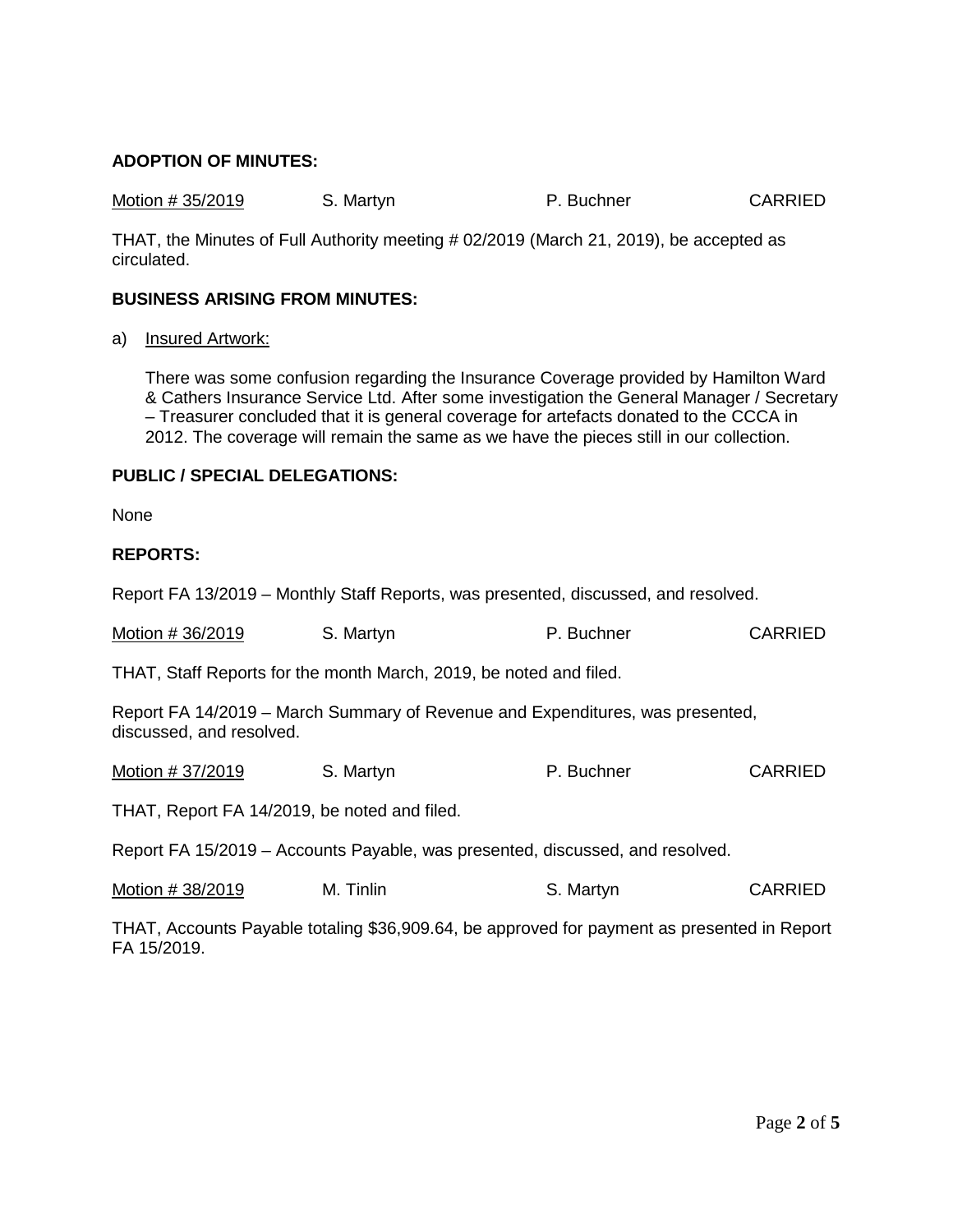Report FA 16/2019 – WECI Resolution of Support, was presented, discussed, and resolved.

Motion # 39/2019 S. Martyn M. Tinlin CARRIED

THAT, the Catfish Creek Conservation Authority contribute a portion of the 50% required funding to complete the Catfish Creek Emergency Spillway Maintenance, and further;

That, the Township of Malahide be requested to provide a Resolution of Support to contribute a portion of the 50% of the Catfish Creek Emergency Spillway Maintenance.

Report FA 17/2019 – Meeting Provincial Priorities for Reducing Regulatory Burden, was presented, discussed, and resolved.

Motion # 40/2019 M. Tinlin S. Martyn S. Martyn CARRIED

THAT, the Full Authority endorse the three (3) key best practices developed by the Conservation Ontario working group to improve client services and accountability, increase speed of approvals, and reduce "red tape" and regulatory burden, and further;

That, Staff be directed to work with Conservation Ontario and our clients to identify additional improvement, and further;

That, Staff be directed to implement these solutions as soon as possible.

Report FA 18/2019 – Provincial Offenses Office Appointment, was presented, discussed, and resolved.

Motion # 41/2019 S. Martyn M. Tinlin CARRIED

THAT, Ronald D. Underhill be appointed as a Provincial Offenses Officer #102 under Sections 28(1)(d) and (e) of the Conservation Authorities Act.

# **GENERAL MANAGER / SECRETARY - TREASURER'S REPORT:**

a) CCCA Strategic Plan Update:

The General Manager / Secretary - Treasurer updated the Board that we have received 20 responses on the online survey thus far. He informed the Board that the Draft 2019 – 2023 Strategic Plan will be brought forward for review in the June Full Authority Meeting (June 13th, 2019).

b) Grant Applications:

The General Manager / Secretary – Treasurer advised the Board that the CCCA was not successful in an Ontario Power Generation applications, and those CA's that did receive funding received significantly less money this year. The General Manager / Secretary – Treasurer attended a TD Friends of the Environmental reception.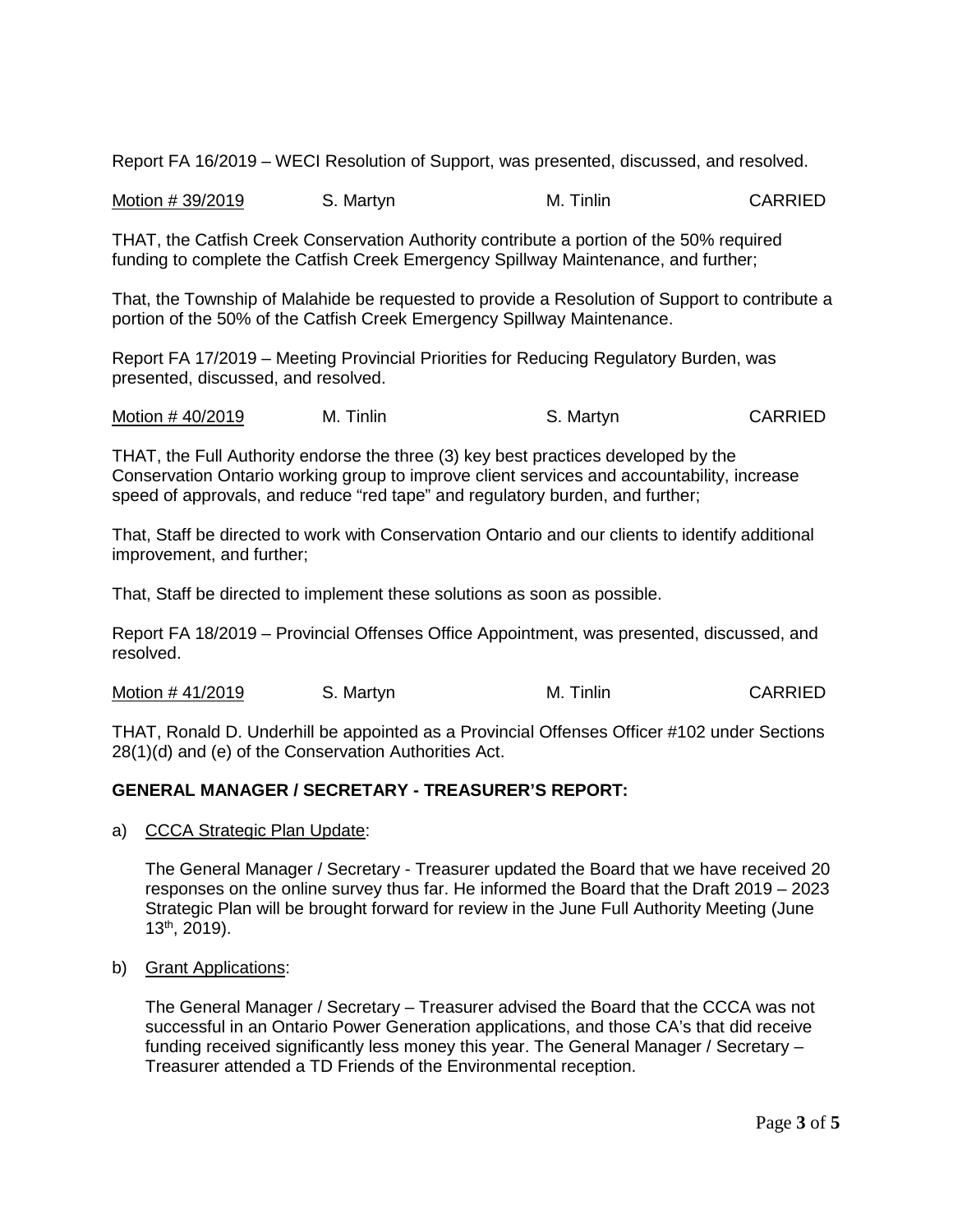c) Springwater Community Room Project:

The General Manager / Secretary – Treasurer advised the Board that the final payment has been issued for the Springwater Community Room Project and that the project was extremely successful with great reviews, especially from those with disabilities such as the 30+ CMHA clients who attended.

d) Conservation Ontario Meeting:

The General Manager / Secretary – Treasurer and CCCA Chairperson attended the Conservation Ontario (CO) meeting at Black Creek Pioneer Village, in Toronto on April 1, 2019. He informed the Board that a new Board of Directors had been elected. The new CO Chairperson is Wayne Emmerson of Lake Simcoe Region Conservation Authority.

The Chair and General Manager of CO scheduled a meeting with Honourable Rod Philips, Minister of the Environment Conservation and Parks, and Honourable John Yakabuski, Minister of Natural Resources and Forestry to discuss streamlining Conservation Authorities and will provide an update at the next meeting.

e) Modernizing the Conservation Authorities Act Webinar:

Senior staff attended a webinar regarding two EBR Postings related to the Modernizing Conservation Authorities Act.

## **UNFINISHED BUSINESS:**

None

# **CHAIRPERSON'S / BOARD MEMBER'S REPORT:**

Member Tinlin informed Members that Honourable Victor Fedeli, Minister of Finance, will be attending a meeting from 7:00 p.m. – 8:30 p.m. held on April 23, 2019 at the Canada Southern Station (CASO Station) in St. Thomas.

# **NOTICE OF MOTIONS / NEW BUSINESS:**

None

# **CORRESPONDENCE:**

- a) Copied:
	- County of Elgin a letter notifying the CCCA that it had received the letter regarding the speed limit change for Springwater Road and a resolution will be provided when avaliable.
- a) Not Copied:
	- Correspondence Register for March, 2019.